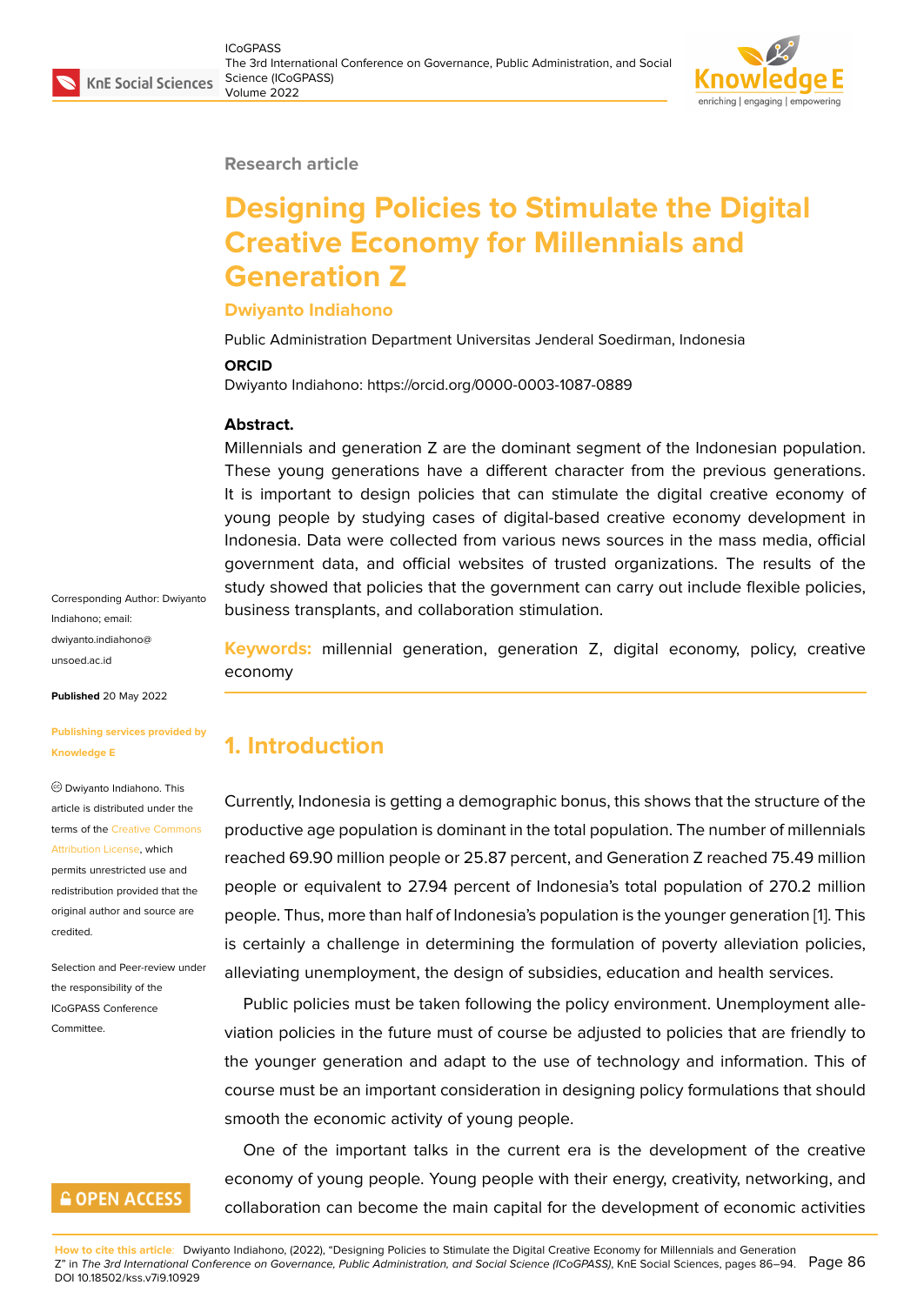in the future. This is certainly an opportunity for the creative economy to become one of the best options for alleviating youth unemployment.

On the other hand, many digital-based creative economy platforms have successfully demonstrated their success in reducing unemployment, exploring the potential of the rural economy, and successfully inspiring other young people. Some cases of successful use of the digital world among young people are the village of marketers, and the village of graphic designers. The marketer village based in Purbalingga has succeeded in embracing young people to participate in digital advertising activities, helping clients to introduce products, advertise, and create advertisements. In addition, the graphic design village is also able to help alleviate unemployment through graphic design skills.

The millennial generation is the next generation that dominates the world of work and future generations, they will face many uncertainties in technology, society, workplace, and business challenges [2]. Millennials are also described as creative, solution focused, socially aware, and team oriented [3]. Information computer technology and bottomup mentoring for millennials in today's competitive environment can bridge the gap between the leadership c[om](#page-6-0)petencies that organizations need and build the innovator skills needed in the millennial coh[or](#page-6-1)t [4]. Millennial generation activities are always associated with the involvement of information technology, which can be used to strengthen social integration, active participation, and responsibility [5].

The phenomenon of the birth of new [bu](#page-6-2)sinesses by young people to be economically empowered by utilizing expertise in technology, information and communication is interesting to study. This is related to the formulation of digital c[re](#page-6-3)ative economic stimulus policies for millennial and z generations. It's time for the government to use instruments that match the passions of the young generation to drive the local economy. This article will explain how the appropriate policies for millennial and z generations are based on the digital creative economy? Policy development is carried out based on the case of the marketer village and the graphic design village.

### **2. Method**

The research on the formulation of the digital creative economy stimulus policy for the millennial and z generations was carried out in two cases, namely the marketer village in Purbalingga district and the graphic designer village in Magelang district. This research used a credible secondary data-based literature study. The data analysis that has been done is interactive data interaction.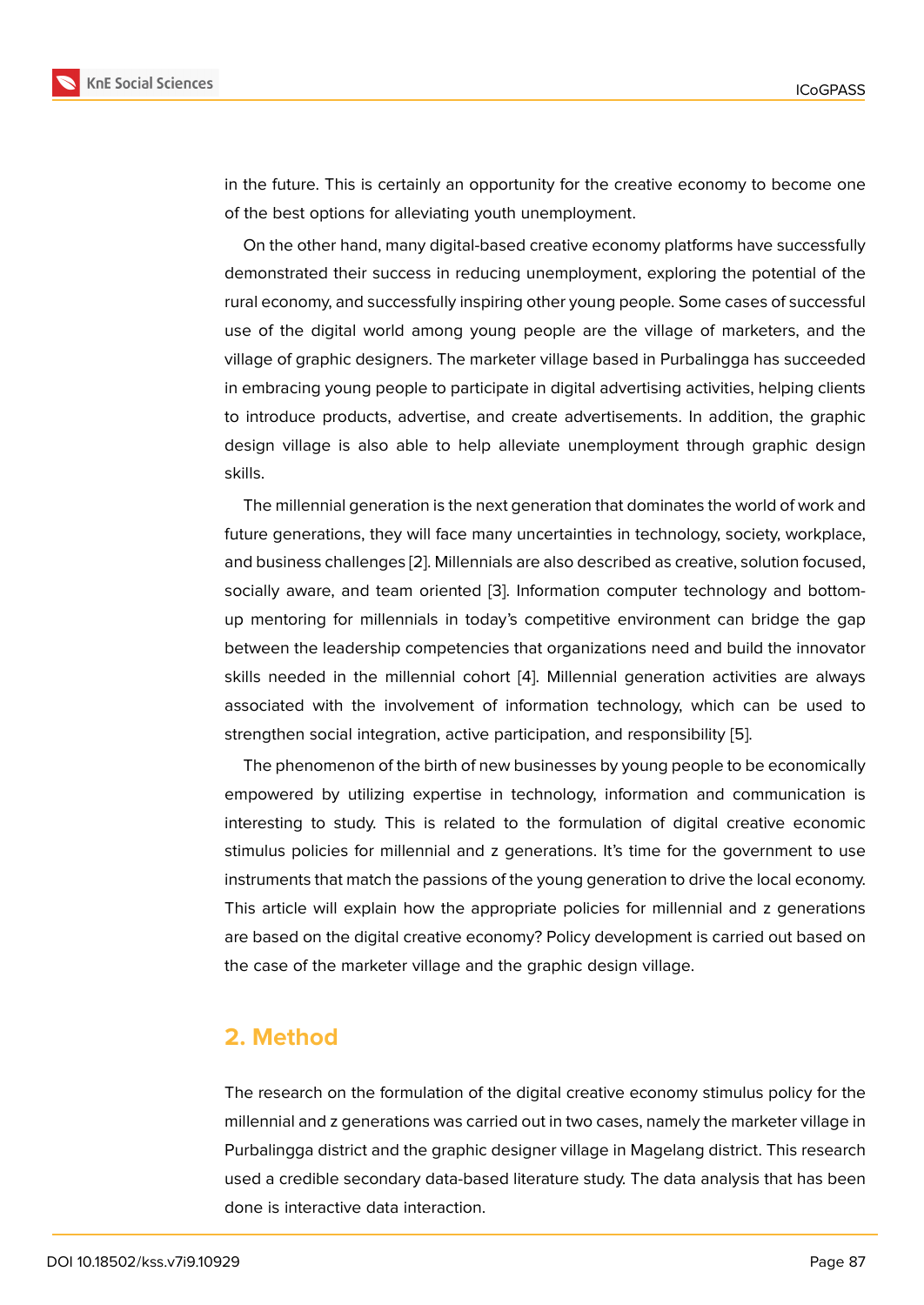# **3. Results and Discussion**

### **3.1. Marketer's Village and Designer's Village as best practices**

The youth group is the group of people who are most familiar with the development of the digital world. This group is even referred to as a digital native or virtual world native group. This group takes a long time to interact with digital devices such as computers, laptops, cellphones, tablets, and so on. The interaction of this group with digital devices is like living things with oxygen, which cannot be separated.

Future economic growth is in the digital economy sector. Many digital platforms provide many opportunities for this group to improve its economic capabilities. Many of these young groups can then take advantage of the digital platform as a means to increase their potential and economic potential.

Marketer Village is the nickname for Tunjungmuli Village, Purbalingga Regency. This village succeeded in developing a business pattern and empowerment movement based on digital technology which later turned into a startup called "Komerce". In 2020 the circulation of money from the residents' businesses in this village is around Rp. 15.6 billion. The marketer village itself was founded in 2017 and has now succeeded in embracing more than 500 employees. Komerce's work system is to bring together talents with business partners for online shop owners and Micro Small Medium Enterprises (MSMEs) throughout Indonesia. Komerce offers three service programs for advertisers, customer service (CS) and admin marketplace. The rates set for CS are 600,000, marketplace admins 900,000, and advertisers vary according to the packages offered. This rate is the base salary of the talents, and there is an additional fee of 500,000 every month. This tariff is believed to be friendly for online business people and MSMEs who are starting a business. The average income of the talents is around 3,000,000 every month. The talents are also possible to get bonuses from partners if their performance is considered good, and satisfactory. Komerce currently has 22 offices and branches [6]. The demand for HR printing in online businesses is very promising. Especially now that several partners have asked for HR who can work night shifts. The talents who applied to work the night shift were kindergarten teachers who worked from morning [to](#page-6-4) afternoon teaching but were confused about finding additional income [7].

Kampung Marketer dedicates itself to serving MSME customers [8]. This is because the number of MSMEs is very large but does not yet have qualified resources when shifting to online platforms. Most MSMEs still do not understand the capa[b](#page-6-5)ilities of ecommerce. MSMEs only focus on production and distribution and [do](#page-6-6) not have time to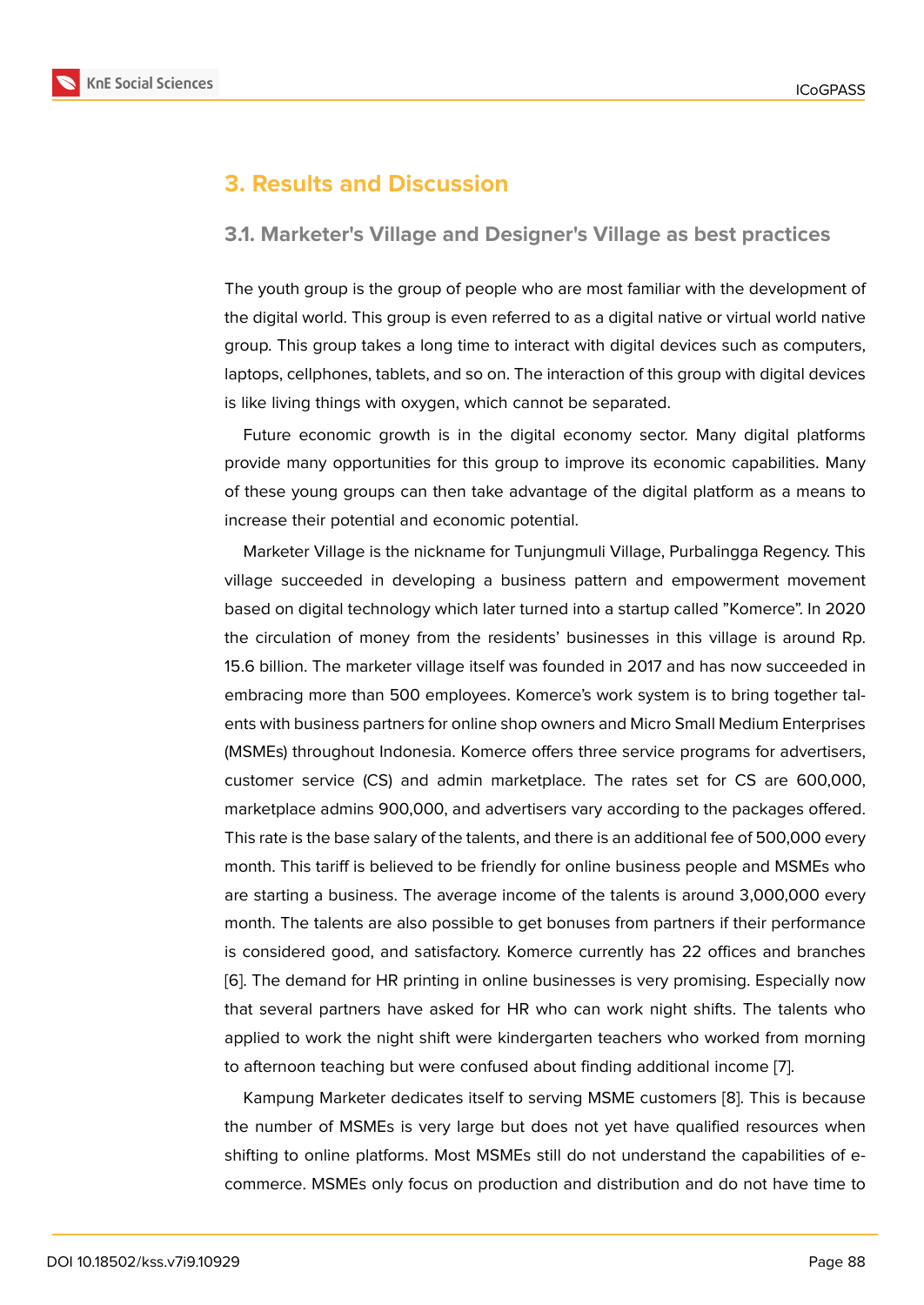take care of the sales or digital marketing team. And on the other hand, many village friends still need work [9].

Kampung Marketer is the best practice to drive the economy in rural areas and to alleviate unemployment among youth. This is shown by Nofi Bayu Darmawan as the founder of Kampung M[ar](#page-6-7)keter who has won many awards including the National level award Sustainable Development Goals - Indonesian Youth Drives Change (SDG PIPE) 2019, Go Global Indonesia & PIRAC, 2019 Mandiri Entrepreneur Award in the social sector organized by Bank Mandiri and Net TV, and Motivating Young Entrepreneurs with Achievements organized by the Ministry of Youth and Sports of the Republic of Indonesia [10].

Youth who want to join Marketer Village will go through a learning process as customer service, social media admin, and content writer which is carried out for 1 week, and [ad](#page-6-8)vertisers are carried out for 1 month. The working days of the talents in Marketer Village are Monday to Saturday, starting at 8 am to 4 pm [11]. Empowerment takes place according to the interests, talents, and abilities of each individual.

Kaliabu Village, Magelang Regency is now also known as the Design Village, this is because many villagers work as graphic designers. Hundreds of gr[ap](#page-6-9)hic designers in this village work online by creating logo designs through design contests organized by 99Designs. 99design is an online graphic design marketplace where clients (contest organizers) meet with design service providers (designers). The backgrounds of these graphic designer talents are also diverse, such as coconut pickers, stonemasons, carpenters, furniture polishers, night bus drivers. Their old job was only able to provide an income of Rp. 20,000 to Rp. 40,000, that's not even every day. Their new profession as graphic designer promises a minimum income of US \$ 200 for each design work [12].

The "rewo-rewo" community as a meeting place for graphic designers in Kaliabu Village initially numbered 250 people but can grow to 400 people [13]. The learning process that occurs in the Rewo-rewo Community runs naturally, namely young pe[op](#page-7-0)le who already have expertise will enthusiastically teach other youths who are not yet proficient [14]. This process in the concept of development is called so[cia](#page-7-1)l capital. Social capital can improve the position of MSMEs (institutions) during competition and innovation development [15-17], social capital also affects innovation and economic growth [18]. Trans[for](#page-7-2)mational leadership is also needed to develop social capital because it tends to have a strong positive impact on innovation performance through knowledge sharing [19].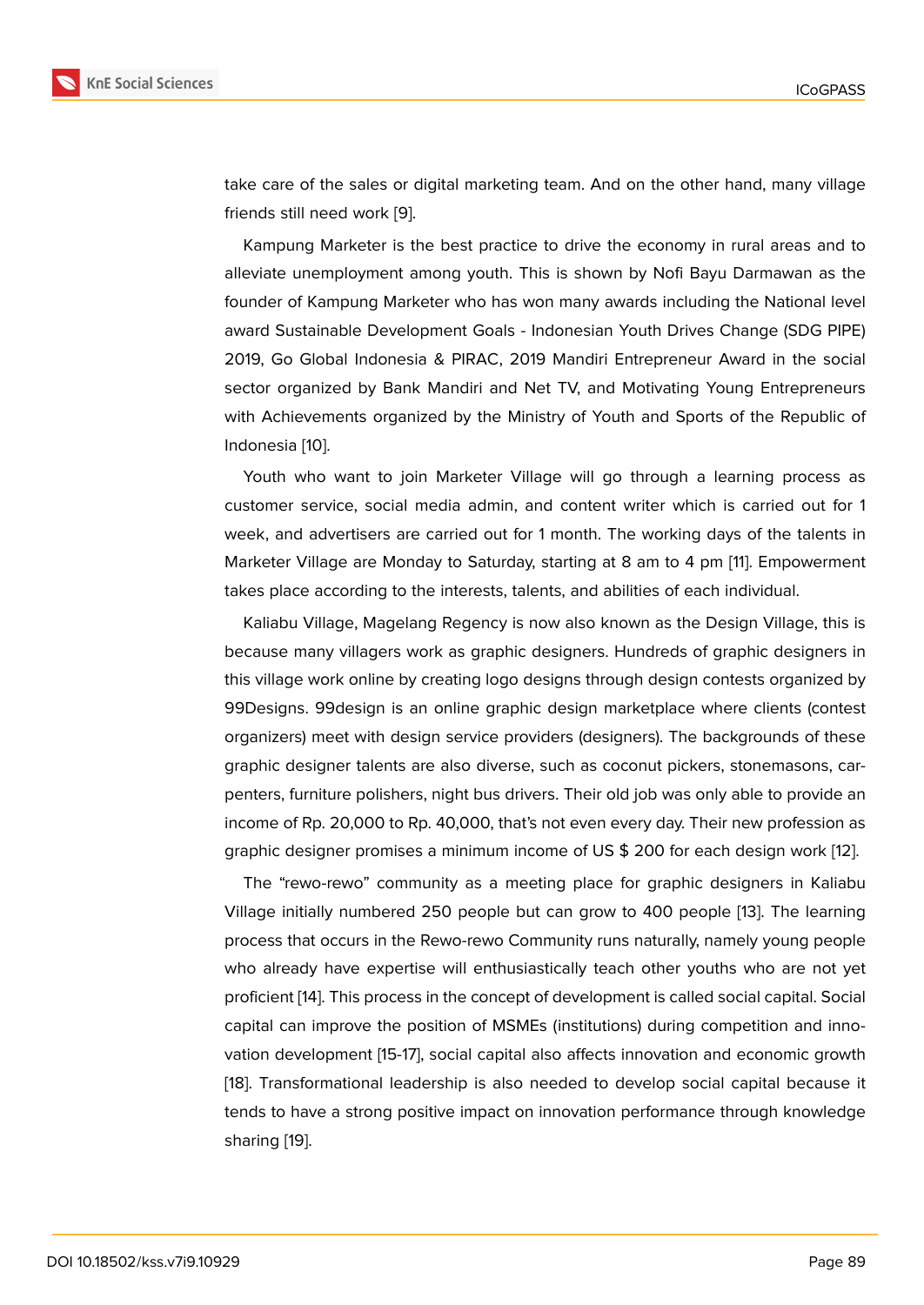### **3.2. The formulation of the Digital Creative Economy Stimulus Policy for Millennials and Z Generation**

The formulation of the Digital Creative Economy Stimulus Policy for Millennials and Z Generation can thus be done by studying the keys to the success of the Marketer Village and Designer Village above. Some of the lessons that can be taken are

### **3.2.1. Flexible**

The digital-based creative economy stimulus program for young people can now be developed flexibly. This means that the program must be willing to adapt to the capabilities and interests of the target group in the digital sector. If you study at the Marketer Village and Designer Village, your abilities as advertisers, online customer service, marketplace administrators, and graphic designers are developed according to the interests and abilities of the target group. Thus, the development of youth stimulus in the digital world sector can be carried out in detail according to the interests and abilities of a person or group [20]. In addition, these youths and people like flexible work. Flexibility here means that they can carry out business activities anywhere and anytime [21]. Flexibility affects satisfaction and employee loyalty from millennials [22-24]. Therefore, the policy design m[ust a](#page-7-3)nticipate the monitoring of digital activities following the portion.

#### **3.2.2. Business Transplant**

Youth empowerment programs can be carried out by conducting business transplants. This means that the government can work with communities that have been successful for business transplants. New groups are created, identified for their digital will and abilities, then sent to communities that are successful in the digital economy. This new group will be fostered, educated, and trained to be able to carry out the group activities studied [25-27]. After they are considered mature enough to be active, the government can allocate capital to build the new group to be successful. This scheme is a development of community-based social capital. Successful communities have proven to have high social awareness, so this social capital must be enlarged by creating new similar groups.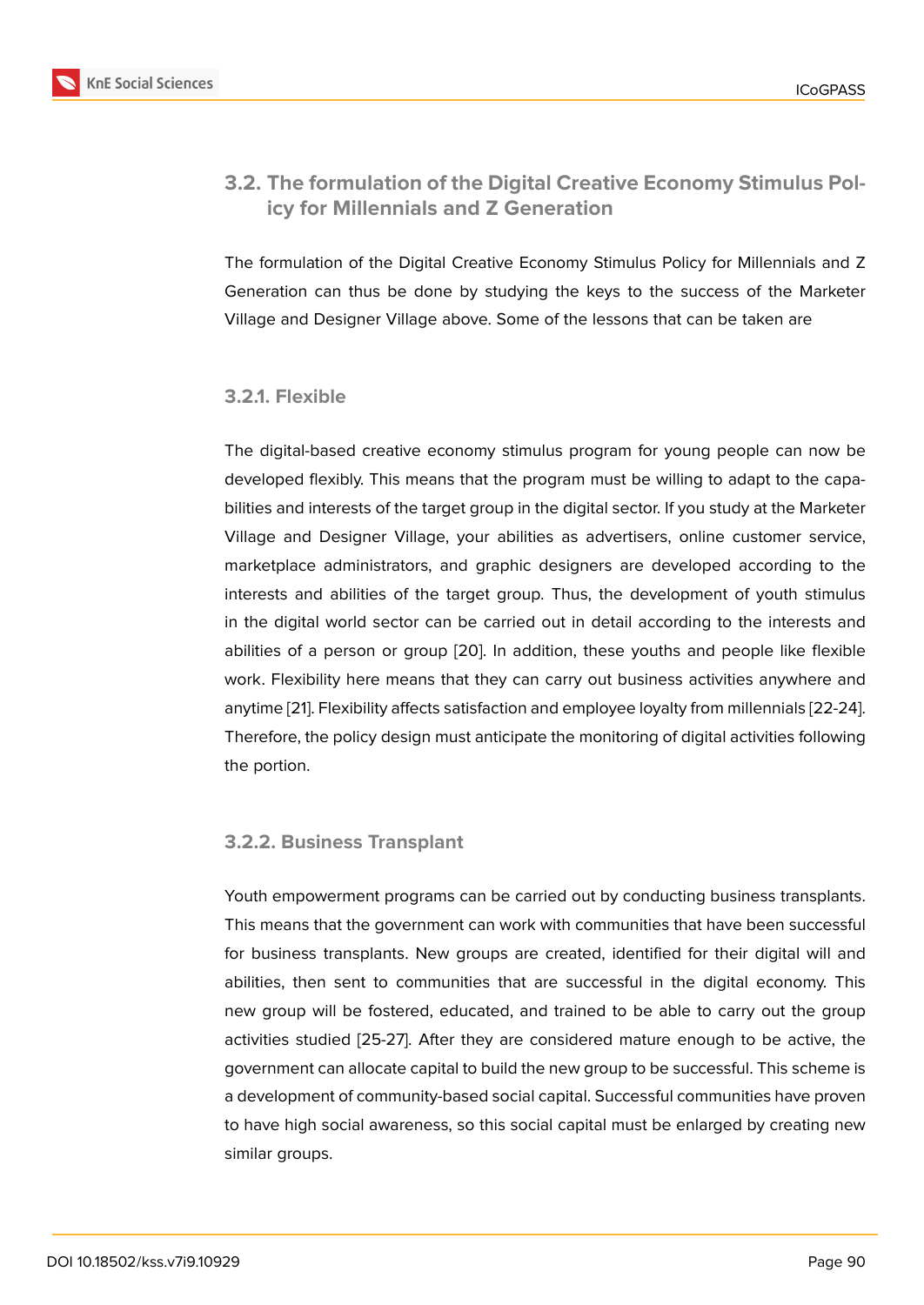

#### **3.2.3. Collaboration**

The development of a digital-based creative economy for Millennials and Z Generation can be developed collaboratively. The government can bridge the convergence of MSME interests that require marketing skills in the marketplace, and the expertise provided by marketer villages and designer villages. Collaboration must be developed between the real sector and online marketing (marketplace). This can allow mutualism symbiosis between MSMEs and digital-based creative economy actors. Collaboration between MSMEs can improve the innovation capabilities of the parties involved [28,29].

# **4. Conclusions**

Research on the formulation of digital-based creative economy stimulus policies for millennials and z generations adapted from the experiences of the best cases in Marketer Villages and Designers Villages shows the importance of flexible policies, business transplantation, and collaboration. Program flexibility that is following the interests and abilities of the target group is very important for the millennial and Z generation target groups. They have a different profession and world imagination from the previous generation, so giving them the freedom to choose the skills developed in the digital world is a necessity. In addition, flexibility related to work space and hours is also a unique interest for this young generation. Business transplants can be done so that new players in the digital world have a good experience to be able to stand on their own. This transplant may be successful because usually these digital communities have high social capital. The collaboration shows that the development of the digital economy requires the synergy of many parties. Collaboration between the government and target groups, target groups with established communities, and other business actors is needed to make the economic stimulation program a success for Millennials and Z Generation.

# **References**

<span id="page-5-0"></span>[1] Widyastuti RAY. Population census 2020. BPS: Generation Z and millennials dominate the Indonesian population. Business.Tempo.com; January 23, 2021. Available from: https://bisnis.tempo.co/read/1425919/sensus-penresident-2020-bpsgeneration-z-dan-millennial-domination-nomor-penukur-ri/full&view=ok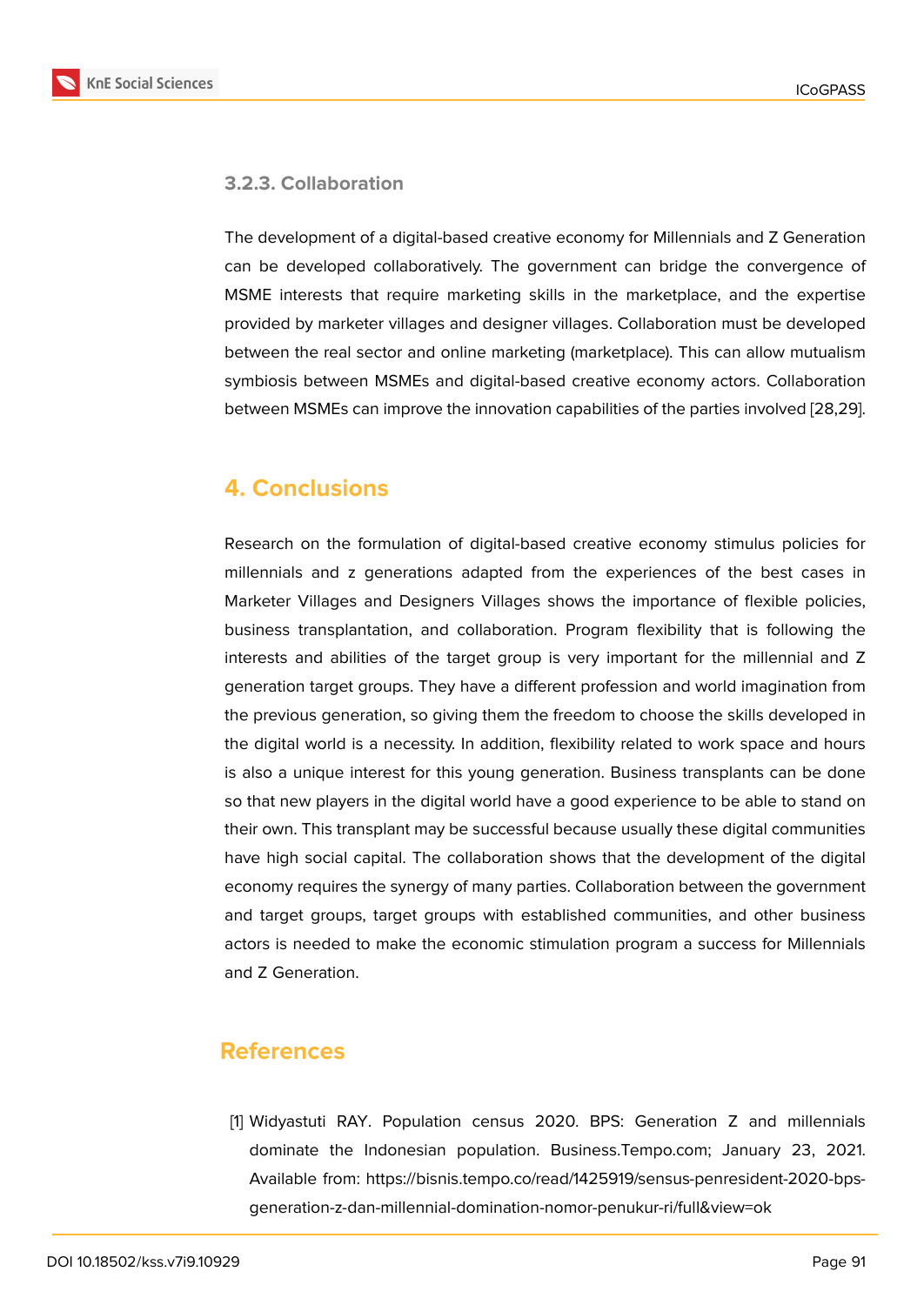

- <span id="page-6-0"></span>[2] Widjaja MELK. Producing millennial generation leaders in addressing change and meeting the challenges of the industrial revolution 4.0. Advances in Economics, Business and Management Research - Proceedings of the 17 th International Symposium on Management (INSYMA 2020). 2020;115:219-224. https://doi.org/10.2991/aebmr.k.200127.045
- <span id="page-6-1"></span>[3] Roevens J. 2OB DIAL1 understanding the millennial generation understanding the millennial generation. Journal of financial service professionals. 2015;69(6):11-14.
- <span id="page-6-2"></span>[4] Harrison AE. Exploring millennial leadership development: An evidence assessment of information communication technology and reverse mentoring competencies. Case Studies in Business and Management. 2017;4(1):25-48. https://doi.org/10.5296/csbm.v4i1.10615
- <span id="page-6-3"></span>[5] Adha MM, Budimansyah D, Kartadinata S, Sundawa D. Emerging volunteerism for Indonesian millennial generation: Volunteer participation and responsibility. Journal of Human Behavior in the Social Environment. 2019;29(4):467-483. https://doi.org/10.1080/10911359.2018.1550459
- <span id="page-6-4"></span>[6] Fahmi MI. Since the internet entered their villages, hundreds of marketer village mothers earned millions of rupiah every month. Compass Regional, 2021 Aug 20. Available from: https://regional.kompas.com/read/2021/08/20/145355178/sejakinternet-enter-ke-desanya-ratusan-ibu-kampung-marketer-raup-jutaan?page=all
- <span id="page-6-5"></span>[7] Anugrah A. Peeking at the online business village in Purbalingga. Detikinet. March 8, 2018. Available from: https://inet.detik.com/cyberlife/d-3906135/intip-kampungbisnis-online-di-purbalingga
- <span id="page-6-6"></span>[8] Komerce. Komerce is ready to help online businessmen and MSMEs in increasing sales. komerce.id; October 30, 2021. Available from: https://komerce.id/#certification
- <span id="page-6-7"></span>[9] Nafi' M. Marketer's village, the headquarters of marketers. Desa.Lokadata; September 3, 2020. Available from: https://desa.lokadata.id/article/kampung-marketermarkas-para-pemasar
- <span id="page-6-8"></span>[10] Susanto R. Pioneer of Purbalingga marketer village visits Spain. Gatra.com. October 22, 2019. Available from: https://www.gatra.com/detail/news/452436/milenial/perintis-kampung-marketerpurbalingga-bertandang-ke-spanyol
- <span id="page-6-9"></span>[11] Fianingsih. Community empowerment through marketer village (Case study in Tamansari village, Karangmoncol District, Purbalingga Regency). State Islamic Institute of Purwokerto. December, 15, 2020. Available from: http://repository.iainpurwokerto.ac.id/9097/2/FIANINGSIH\_Pemberdayaan%20Masyarakat%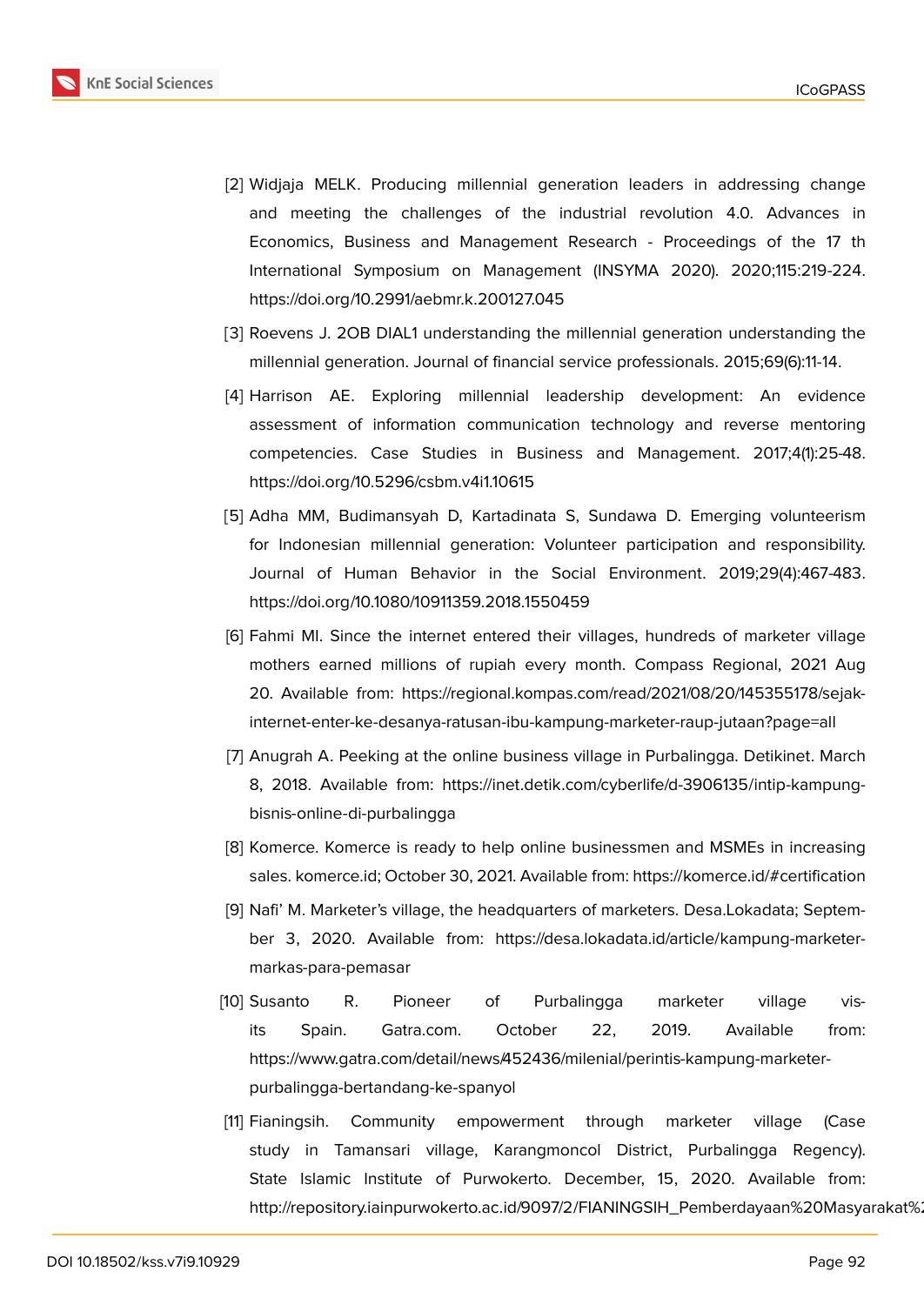

- <span id="page-7-0"></span>[12] Rina RC. When the internet has touched you: A story about village designers in Indonesia. Journal of Multidisciplinary International Studies. 2016;13(2):1-5. https://doi.org/10.5130/portal.v13i2.5025
- <span id="page-7-1"></span>[13] Swartiningsih N. Design village and socio-economic change in Kaliabu Village, Salaman District, Magelang Regency. UIN Sunan Kalijaga Yogyakarta: Yogyakarta. 2016.
- <span id="page-7-2"></span>[14] Kusumo MO. Kaliabu graphic designers in creative class perspective: A case study regarding the emergence of graphic designers in Kaliabu Village, Magelang Regency. Universitas Gadjah Mada: Yogyakarta. 2017.
- [15] Kim N, Shim C. Social capital, knowledge sharing and innovation of small- and medium-sized enterprises in a tourism cluster. International Journal of Contemporary Hospitality Management. 2018;30(6):2417-2437. https://doi.org/10.1108/IJCHM-07- 2016-0392
- [16] Sun R, Li S, Liu W. A congruence perspective on how human and social capital affect learning capability and innovation. PLOS One. 2020;15(4):1-17. https://doi.org/10.1371/journal.pone.0231504
- [17] Rastrollo-Horrillo MA, Rivero Díaz M. Destination social capital and innovation in SMEs tourism firms: An empirical analysis in an adverse socioeconomic context. Journal of Sustainable Tourism. 2019;27(10):1572-1590. https://doi.org/10.1080/09669582.2019.1648481
- [18] Thompson M. Social capital, innovation and economic growth. Journal of Behavioral and Experimental Economics. 2018;73:46-52. https://doi.org/10.1016/j.socec.2018.01.005
- [19] Zheng J, Wu G, Xie H. Impacts of leadership on project-based organizational innovation performance: The mediator of knowledge sharing and moderator of social capital. Sustainability. 2017;9(10):1-22. https://doi.org/10.3390/su9101893
- <span id="page-7-3"></span>[20] Jane R, Nair K. Retaining millennial and generation Z employees in the Indian IT industry. Psychology and Education. 2020;57:4155-4164.
- [21] Purwanti J, Romedly J. Millennial perspective on leadership style: The case of Telkom Indonesia. Proceedings of the 15th European Conference on Management, Leadership and Governance, ECMLG 2019, ECMLG 2019. November 15, 2019. Proquest. https://doi.org/10.34190/MLG.19.087
- [22] Capnary MC, Rachmawati R, Agung I. The influence of flexibility of work to loyalty and employee satisfaction mediated by work life balance to employees with millennial generation background in Indonesia startup companies. Business: Theory and Practice. 2018;19:217-227. https://doi.org/10.3846/btp.2018.22